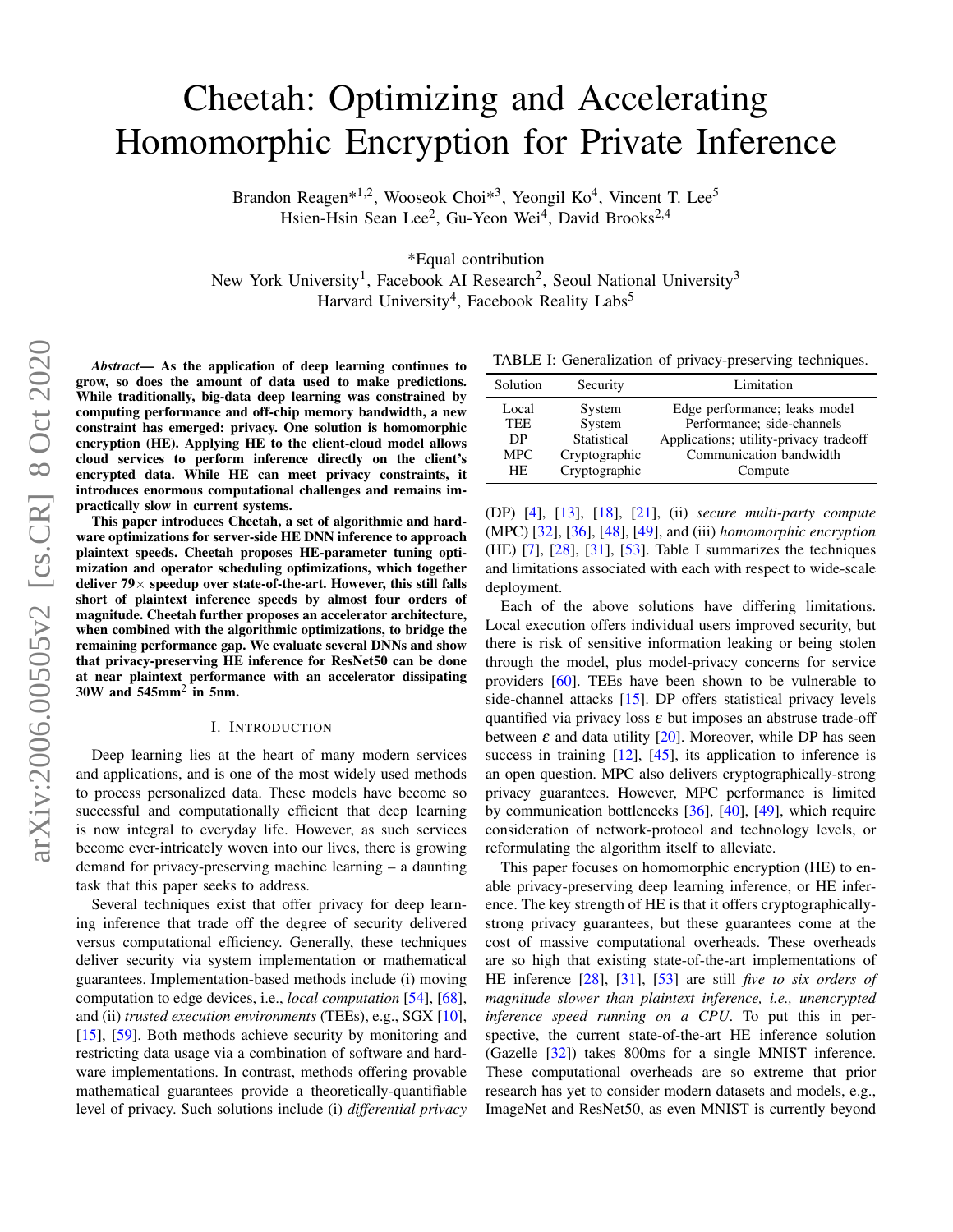<span id="page-1-0"></span>

Fig. 1: The Cheetah framework and system design. Speedup achieved for ResNet50 is reported in red.

the realm of feasibility. In this paper, we propose a threepart algorithm-hardware co-design to demonstrate that the six order-of-magnitude performance gap in the state-of-the-art can be overcome.

High-performance HE inference requires addressing three key challenges. First, at the algorithmic level, HE has configurable parameters that trade performance (i.e., HE operator latency) and "computational budget," canonically know as the *noise budget* in HE literature. This HE noise budget limits the amount of computation (i.e., number of HE operations) that can be applied to encrypted data while still allowing correct decryption. Aggressive HE parameter setting improves performance by reducing the cost of each operation (e.g., using smaller data types), but if set too aggressively, the noise budget can be exceeded and cause the computation (i.e., decryption) to fail. The second challenge is how computations are *scheduled* and mapping to HE primitives. HE only supports a limited set of operators (e.g., add and multiply) that applications must be expressed as, and each operator increases noise differently. Therefore, noise-aware operator schedules can significantly improve performance by reducing accumulated noise, enabling more aggressive HE parameters to be used. The final challenge is the sheer number of computations HE inference entails. As we show, this challenge requires hardware acceleration and leveraging the extreme degrees of parallelism in both DNNs and HE operators to maximize performance.

Key Contributions: To address these challenges, this paper presents *Cheetah*, a framework (Figure [1\)](#page-1-0) to enable practical HE-based privacy-preserving machine learning inference by combining algorithm optimization and custom hardware acceleration. We assume Gazelle [\[32\]](#page-11-6), the state-of-the-art, as our baseline. Our contributions are as follows:

First, we propose *HE-PTune* (Section [IV\)](#page-4-0), which is an analytical model that tunes HE parameters at the algorithm level. HE-PTune automatically identifies the highestperformance HE parameter settings that satisfy noise-budget constraints by tuning HE parameters based on the needs of each layer in a deep neural network model. HE-PTune's parameter tuning yields up to  $11.7\times$  for VGG16 and  $5.5\times$  for ResNet50 performance benefit over state-of-the-art.

Second, we propose a new schedule for dot product operations called *Sched-PA* to minimize consumption of the noise budget and improve performance in HE. Sched-PA is a partial-aligned dot product schedule, which exploits the key insight that the order of HE operations significantly impacts performance and noise budget. This allows Sched-PA to achieve a maximum additional speedup of  $10.2 \times 5.2 \times$ harmonic mean) and a combined speed using HE-PTune of 79.6 $\times$  (13.5 $\times$  harmonic mean) over state-of-the-art.

Third, we propose a custom hardware accelerator architecture that combines these algorithmic optimizations to accelerate server-side HE inference to approach plaintext speeds given the abundance of parallelism and opportunities for specialization. To do this, we first conduct hot kernel profiling of an HE CPU software implementation [\[55\]](#page-12-8) to derive the speedups necessary for plaintext latency using parameters identified by HE-PTune and Sched-PA. We also identify the amount of application inter-kernel and intra-kernel parallelism available in hot kernels. We then use these profiling results to implement a custom accelerator architecture for HE inference and conduct design space exploration for each HE kernel to measure speedups afforded by exploiting exposed parallelism.

Combining algorithmic optimizations with custom hardware acceleration, Cheetah approaches speeds comparable to plaintext inference. Cheetah is *five to six orders of magnitude faster* than Gazelle. For ResNet50, we find accelerator hardware requirements on the order of 545mm<sup>2</sup> and 30W in a 5nm technology node (Section [VII\)](#page-7-0). More importantly, we find that the accelerator area and power resources required to support HE inference at these speeds is within practical (albeit still high) resource requirements which is still on the order of a large datacenter-class GPU or similar coprocessor.

#### II. OVERVIEW AND ASSUMPTIONS

#### *A. System Setup*

A typical deep learning system setup is shown in the gray box of Figure [1.](#page-1-0) A client generates data and sends it to the cloud. The cloud performs inference and the result is returned to the client. The most direct way to apply HE is for the client to encrypt the data, the cloud processes the entire inference using HE, and the encrypted result is returned to the client. Unfortunately, this approach has two drawbacks: (1) HE cannot readily process nonlinear functions (without incurring prohibitively large penalties) and (2) many computations in DNNs requires a relatively large HE noise budget, which necessitates larger encryption parameters, resulting in poor performance. This effect is exacerbated by deeper networks.

A classic solution is to combine multiple cryptographic solutions, as done before in [\[36\]](#page-11-7), [\[38\]](#page-11-14), [\[40\]](#page-11-13), [\[44\]](#page-12-9), [\[52\]](#page-12-10), and partition inferences across them. The typical approach is to execute linear operators (FC/CNNs) on the cloud using either homomorphic encryption (Gazelle [\[32\]](#page-11-6)) or secret-sharing (MiniONN  $[36]$ ), and non-linear functions on the client with Yao's garbled circuit (GC). This partition works quite well as GCs incur small computational overhead [\[5\]](#page-11-15), [\[66\]](#page-12-11) while the cloud can leverage powerful servers to handle the large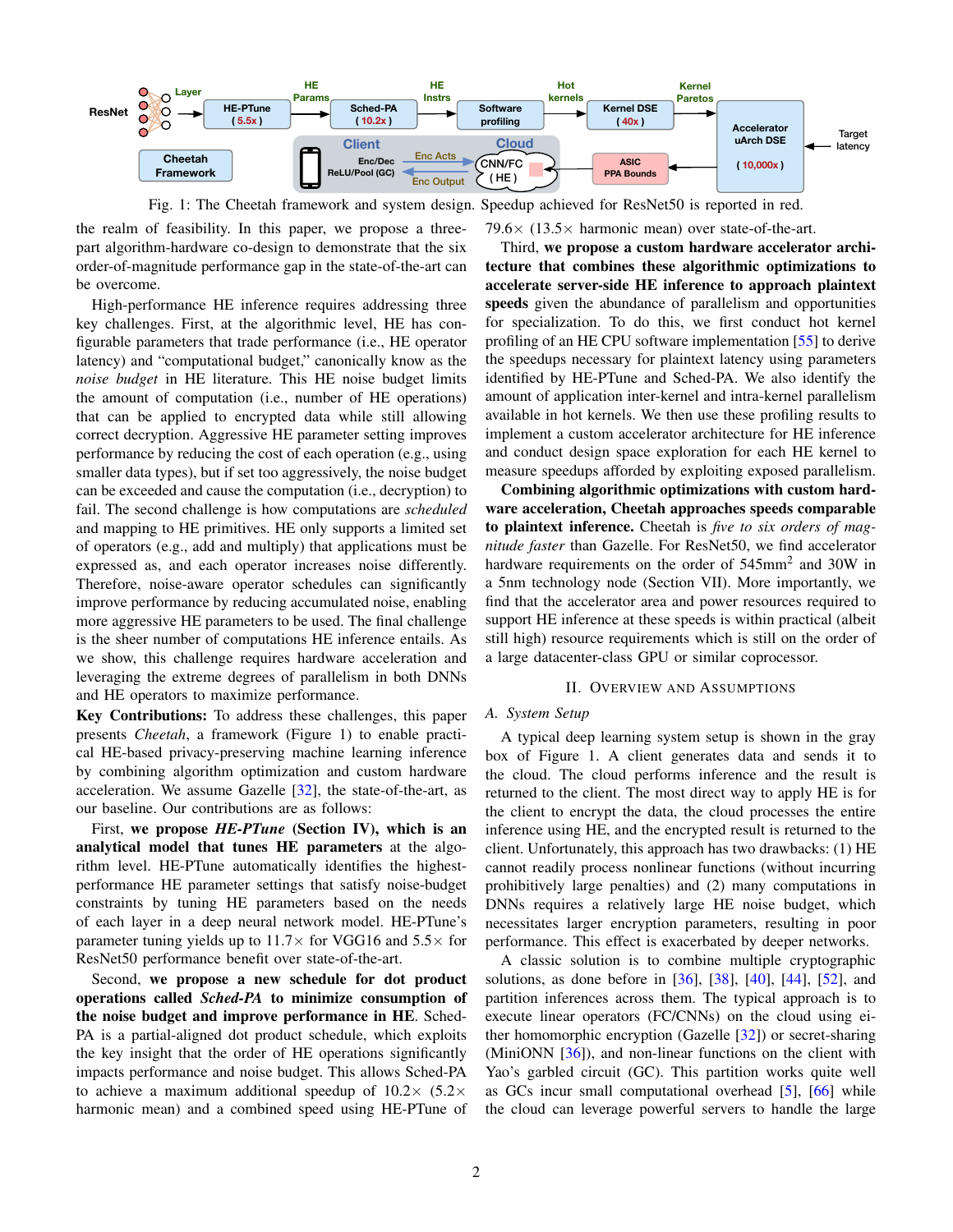<span id="page-2-0"></span>

Fig. 2: Overview of how data is processed using BFV homomorphic encryption.

processing load of HE/secret sharing. In this paper, we take Gazelle as our baseline as it is the fastest known implementation of private inference and uses HE, which is the focus of Cheetah.

In Gazelle, the client encrypts data to be processed and sends it to the cloud. The cloud applies a single linear layer (e.g., convolution) to the input using HE. ReLU and pooling functions are computed on the client using a GC. The GC is configured by the cloud and sent to the client along with the encrypted linear layer outputs. The client then decrypts the outputs and processes them using the GC. Note that allowing the client to observe the original outputs after decryption can leak the cloud's private model weights (knowing the inputs and outputs of a linear function would make it trivial to steal the cloud's model). To prevent this, the cloud obscures the actual activation values (both input and output) by adding random numbers to each, i.e., the client receives encrypted activation input also obfuscated with random numbers. After decryption, the client runs the GC, which includes a subtraction circuit to remove the added random numbers securely (recovering original values), an non-linear functions (ReLU or pooling), and finally an addition to obscure the plaintext output value and protect model weights. Once GC evaluation completes, the masked output is re-encrypted by the client and sent to the cloud. On the cloud, the random numbers added to the activation are removed via HE subtraction and the following linear layer is computed (using HE). The HE-MPC cycle repeats for each layer of the deep network.

Note that in homomorphic encryption, decryption resets the HE noise budget. Therefore, systems like Gazelle address both issues associated with nonlinear computation and limitations of HE noise budget. However, the computational overheads of HE—the focus of this paper—remain prohibitive. Cheetah addresses the HE compute bottleneck, which is an architecture/hardware problem, but the proposed optimizations for HE are more generally applicable to other solutions beyond Gazelle. Solving the communication/network bottleneck is beyond the scope of this paper. We expect contributions on the algorithmic (e.g., different MPC protocols [\[23\]](#page-11-16), [\[41\]](#page-12-12), [\[44\]](#page-12-9)) and technology (e.g., 5G) front to help. Therefore, Cheetah assumes the same communication overheads as Gazelle. Whenever discussing HE performance results, it is always with respect to the server-side HE inference computation.

## *B. Threat Model*

The threat model assumed by Cheetah is the same as in Gazelle  $[32]$ , and similar to other two-party compute (2PC) solutions including DeepSecure [\[49\]](#page-12-4), MiniONN [\[36\]](#page-11-7),

|  |  | TABLE II: BFV parameters. |  |
|--|--|---------------------------|--|
|--|--|---------------------------|--|

<span id="page-2-1"></span>

| Parameter  | Description                                    |
|------------|------------------------------------------------|
| n          | Polynomial degree (vector length)              |
| t          | Plaintext (pt) modulus                         |
| q          | Ciphertext (ct) modulus                        |
| $W_{dcmp}$ | Weight (pt) decomposition base                 |
| $A_{dcmp}$ | Activation (ct) decomposition base             |
|            | Variance of noise added for encryption (fixed) |

and SecureML [\[40\]](#page-11-13). The model assumes the client/user and cloud are honest but curious, i.e., each agent follows the protocol precisely but may try to infer information. Under this assumption, Cheetah preserving the privacy of both the clients' data and cloud's model weights. For more details, see [\[32\]](#page-11-6).

Note that the protocol *does* leak some information about the model. Because ReLU and pooling layers are performed by the client, the client can learn the number and shape of each layer. The model weights values, however, are not leaked. It is possible to obscure this information (e.g., pad tensor dimensions and add null layers), but they are not considered here and left as future work. Cheetah focuses on improving users privacy while protecting the cloud's models (considered IP today  $[67]$ ) from model-stealing attacks  $[60]$ .

# III. BACKGROUND

<span id="page-2-2"></span>This section provides a brief introduction to HE and the BFV [\[22\]](#page-11-17). For a complete description see [\[8\]](#page-11-18), [22].

## *A. Homomorphic Encryption: The Basics*

HE is a privacy-preserving encryption technique that enables computation over encrypted data, which was first shown to be possible by Gentry  $[24]$ . Since its discovery, many algorithmic improvements have been made to improve performance [\[6\]](#page-11-20), [\[8\]](#page-11-18), [\[9\]](#page-11-21), [\[22\]](#page-11-17), [\[25\]](#page-11-22)–[\[27\]](#page-11-23). Modern HE schemes such as BFV allow adds and multiplies between encrypted data and derive security from the hardness of the Ring Learning With Error (RLWE) problem [\[37\]](#page-11-24). In BFV, noise is added during plaintext encryption and accumulates over successive ciphertext computations. If the aggregate noise exceeds a noise budget threshold, decryption fails. This noise budget is a function of the HE parameters and defines how many computations can occur before decryption fails. HE schemes of this type are called *Leveled* HE (LHE). In contrast, fully homomorphic encryption (FHE) schemes enable an arbitrary number of computations. FHE schemes can be built from LHE schemes via *bootstrapping* [\[22\]](#page-11-17), [\[24\]](#page-11-19). Bootstrapping reduces the noise in the ciphertext but is expensive to implement, so most applications focus on LHE.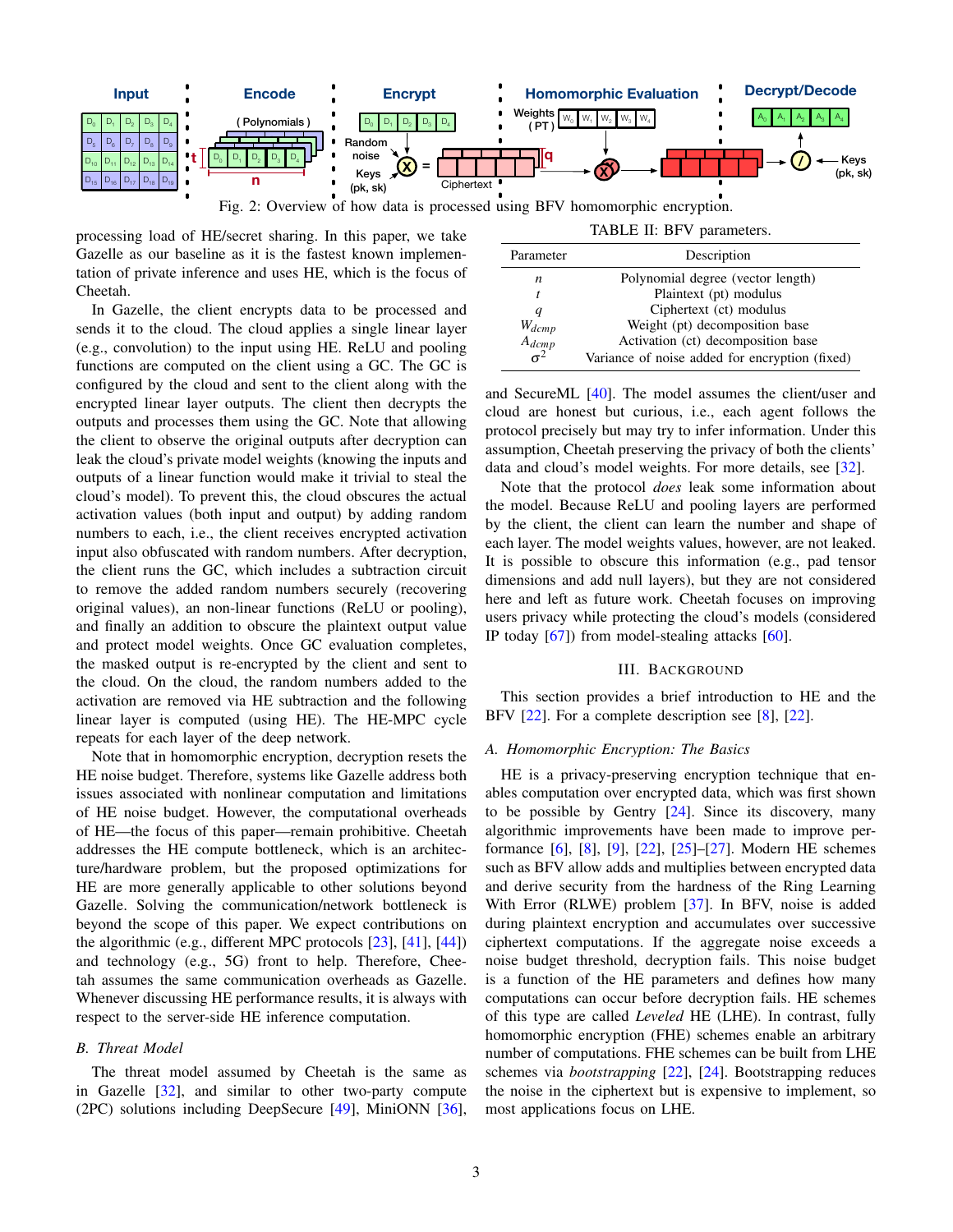# *B. BFV: Relatively Efficient HE*

BFV [\[22\]](#page-11-17) is a relatively efficient LHE scheme; Figure [2](#page-2-0) shows an overview of the process. In BFV, data is *encoded* as a plaintext polynomial that is then *encrypted* as a pair of ciphertext polynomials. Ciphertexts are then input to addition and multiplication during *evaluation*. The resulting ciphertexts from evaluation are *decrypted* to plaintext and finally *decoded* to individual scalars. Polynomials are implemented as integer vectors, where the vector length (polynomial degree) and bit-width (coefficient size) are set by HE parameters. BFV parameters (listed in Table [II\)](#page-2-1) must be carefully tuned as they affect computational efficiency and security.

*Core BFV Parameters (n, t, q):* Plaintext polynomials are elements of the ring:  $R_t = \mathbb{Z}_t[x]/(x^n + 1)$ , where the degree of the polynomial is less than *n* (a power of 2). Polynomial coefficients are integers in  $\mathbb{Z}_t$  (integers in the range  $\left(-\frac{t}{2}, \frac{t}{2}\right)$ ). *t* is called the *plaintext modulus* as all HE operations are taken modulo *t* in the plaintext space. Setting *t* requires profiling the application to ensure enough bits are used for correctness and no more, as over provisioning causes unnecessary slowdown.

Similarly, two polynomials of a ciphertext are in  $R_q =$  $\mathbb{Z}_q[x]/(x^n+1)$ , where *q* is the *ciphertext modulus*. The ratio between *q* and *t* determines the noise budget, which sets the number of HE operators that can be computed per ciphertext before decryption fails. The ratio between *n* and *q* for a given variance  $(\sigma^2)$  of Gaussian noise added for encryption sets the security strength of the HE scheme (see [\[22\]](#page-11-17) for details).

*Encoding (Packing) Data to Polynomial:* When proper HE parameters are used (i.e., *t* is prime and  $t \equiv 1 \mod 2n$ ), a property of the ring *R<sup>t</sup>* enables a form of algorithmic parallelism. Here, each plaintext polynomial in *R<sup>t</sup>* and, hence, the ciphertext, can be *packed* with *n* data. This means that each HE addition or multiplication can actually perform an *n*-way parallel element-wise computation. With packing, each scalar data is tied to a *slot*, and slots can be thought of as individual elements in the integer array. Packing significantly improves HE performance; *n* is typically on the order of thousands and the benefits of packing are proportional  $[58]$ .

*Polynomial Representations:* Polynomials are represented in two spaces—coefficient and evaluation. The coefficient representation is how polynomials are typically represented, e.g.,  $\sum_{i=0}^{n-1} \alpha_i x^i$ . The evaluation space is analogous to the frequency domain of time-domain signals. Similar to FFT, efficient conversion between the two is done via the Number Theoretic Transform (NTT) [\[9\]](#page-11-21), [\[58\]](#page-12-14). Cheetah keeps polynomials in the evaluation space and converts to coefficient space only as needed for operations like decomposition (see below). Using the evaluation space as a default representation reduces the number of NTTs needed for homomorphic CNN/FC. Note that applying NTT to ciphertexts does not affect noise.

*1) Operations of BFV:* BFV consists of three operators: HE Add, HE Mult, and HE Rotate. Recall that the HE Add and HE Mult operate on vectors of packed data, so they are effectively SIMD-add and SIMD-multiply operations. Note that the underlying implementations of HE\_Add and HE\_Mult consist of many modular arithmetic

<span id="page-3-0"></span>TABLE III: Impact on Noise of basic BFV operations.

|                                        | Noise Bound after Each Operation              |
|----------------------------------------|-----------------------------------------------|
| Noise $(v_0)$ in fresh ct <sub>0</sub> | $2nB^2$ ( $B=6\sigma$ )                       |
| $HE$ $Add(ct_0, ct_1)$                 | $v_0 + v_1$ (additive)                        |
| $HE$ Mult $(pt, ct_0)$                 | $nl_{pt}W_{dcmp}v_0/2$ (multiplicative)       |
| $HE$ Rotate $(ct_0)$                   | $v_0 + l_{ct} \dot{A}_{dcmp} Bn/2$ (additive) |

TABLE IV: HE-PTune performance models.

<span id="page-3-2"></span>

| <b>CNN</b>                                                                                       | HE Mult                                                                                                                          | HE Rotate                                                                                                |
|--------------------------------------------------------------------------------------------------|----------------------------------------------------------------------------------------------------------------------------------|----------------------------------------------------------------------------------------------------------|
| $n \geq w^2$<br>$n < w^2$                                                                        | $l_{pt}c_ic_of_w^2/c_n$<br>$l_{pt}(2c_n-1)c_ic_of_w^2$                                                                           | $c_i c_o f_w^2/c_n$<br>$(2c_n-1)c_ic_o(f_w^2-1)$                                                         |
| FC                                                                                               | HE Mult                                                                                                                          | HE Rotate                                                                                                |
| $n \geq n_i, n \geq n_o$<br>$n \geq n_i, n < n_o$<br>$n < n_i, n \geq n_o$<br>$n < n_i, n < n_o$ | $l_{pt}n_i n_o/n$<br>$l_{pt}n_i n_o/n$<br>$l_{pt}$ n <sub>i</sub> n <sub>o</sub> /n<br>$l_{pt}$ n <sub>i</sub> n <sub>o</sub> /n | $n_i n_o/n - 1 + \log(n/n_o)$<br>$(n_i-1)n_o/n$<br>$(n_o + \log(n/n_o))n_i/n$<br>$(n-1)n_{i}n_{o}/n^{2}$ |

calculations, different from a single cycle integer add or multiply computation. Table [III](#page-3-0) shows the amount of noise introduced by each operator which depend on BFV parameters. *B* is the bound of the noise added during encryption while  $v_i$  represents the noise in ciphertext  $ct_i$ . The remaining parameters  $(l_{pt}, l_{ct}, W_{dcmp},$  and  $A_{dcmp})$  are for decomposition, defined in Section [III-B2.](#page-3-1)

HE Add: Two ciphertexts can be added homomorphically by summing each ciphertext coefficient followed by a modulo operation. I.e., a resulting coefficient outside the range  $\mathbb{Z}_q$ is reduced to be in  $\mathbb{Z}_q$ . Reduction is implemented as a comparison and subtraction to keep the performance overhead low. Each HE Add operation increases noise additively.

HE Mult: BFV supports both ct-ct and pt-ct multiplication. Cheetah uses pt-ct multiplication to multiply plaintext weights by encrypted activations. Pt-ct multiplication is achieved by multiplying evaluation space ciphertext polynomials by the evaluation space plaintext polynomial containing weights on a per-element basis. Performance is limited by the modular reduction required for each polynomial coefficient of output. Cheetah uses Barret reduction (see Section [IV-A\)](#page-4-1). HE Mult operations increases noise multiplicatively.

HE Rotate: BFV supports slot rotation within a packed polynomial to enable computation between data in different slots. Since HE Add and HE Mult are element-wise operations, computations like dot products require HE Rotate to align partial products and implement the reduction (see Section [V-A\)](#page-5-0). HE Rotate is computationally expensive with many steps, and increases noise additively. We refer the reader to  $[9]$ ,  $[62]$  for details.

<span id="page-3-1"></span>*2) Polynomial Decomposition:* Decomposition is used to segment polynomials into multiple components with smallervalued coefficients. The key idea is that HE operations over smaller coefficient polynomials reduces noise growth. To enable this, Cheetah has two parameters for polynomial decomposition: *Wdcmp* and *Adcmp* (Table [II\)](#page-2-1), which defines the base that polynomials are decomposed to. Decreasing decomposition base increases the number of decomposed polynomials which decreases operator noise growth but increases the total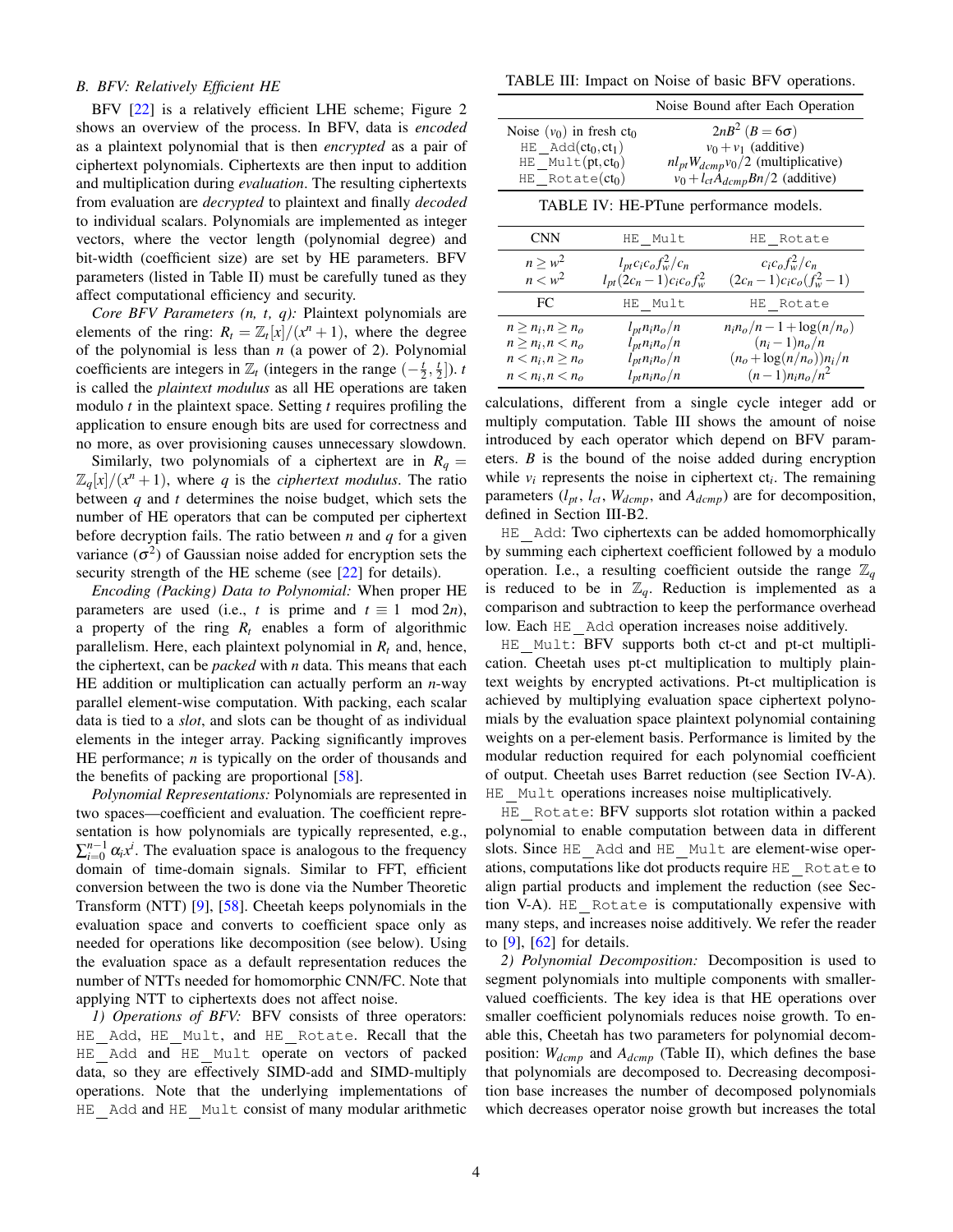<span id="page-4-2"></span>TABLE V: Noise models for CNN and FC layer.

| <b>CNN</b>   | <b>Output Noise</b>                                             |
|--------------|-----------------------------------------------------------------|
| $n \geq w^2$ | $f_w^2 c_i \eta_M v_0 + \eta_A c_i (f_w^2 - 1 + (c_n - 1)/c_n)$ |
| $n < w^2$    | $(2f_w-1)f_w c_i \eta_M v_0 + \eta_A c_i (2f_w+1)(f_w-1)$       |
| FC.          | <b>Output Noise</b>                                             |
| $n > n_i$    | $n_i \eta_M v_0 + \eta_A (n_i - 1)$                             |
| $n < n_i$    | $n_i \eta_M v_0 + \eta_A n_i (n-1)/n$                           |

amount of compute. Once decomposed operators complete, resulting segments are summed to get the final result.

HE Rotate requires ciphertext decomposition, otherwise a single operation can exceed the noise budget. The decomposition base *Adcmp* is used to factor ciphertext polynomials into multiple, smaller-magnitude polynomials when  $\text{HE\_Rotate}$  is applied. We denote  $l_{ct} \approx \log_{A_{dcmp}}(q)$  as the number of polynomials with base *Adcmp* resulting from the decomposition. Since HE Rotate noise increase is additive, with decomposition noise increase by an additive factor proportional to *Adcmp* and the increase in number of polynomial operations *lct*.

HE Mult also benefits from decomposition to reduce noise. For neural networks, we use HE Mult with decomposition to compute the partial products since weights are presented in plaintext. Using a decomposition base *Wdcmp*, the plaintext polynomial can be decomposed into  $l_{pt} \approx \log_{W_{dcmp}}(t)$ polynomials. The resulting HE Mult with decomposition requires *lpt* polynomial multiplications to implement but reduces noise growth by a factor of around  $t/(l_{pt}W_{dcmp})$ .

## IV. HE-PTUNE: MODELS & PARAMETER TUNING

<span id="page-4-0"></span>HE parameter selection is a major source of complexity (i.e., *n*,*t*,*q*,*Wdcmp*, *Adcmp*), where proper selection strikes a balance between noise budget and performance. A greater noise budget enables more computations per ciphertext but slower HE operators. Existing solutions rely on over-provisioning noise budgets, resulting in suboptimal performance. This section proposes HE-PTune: analytical performance and noise models for HE DNN operators to maximize performance via finegrained parameter tuning. Tuning parameters with HE-PTune delivers up to a  $11.7\times$  speed up over the state-of-the-art.

# <span id="page-4-1"></span>*A. Performance Modeling*

HE-PTune's performance model analytically derives the total number of underlying integer multiplications per layer. (Recall that the HE operator HE Mult consists of many integer multiplications.) Most HE operators resolve to multiplication operations and ones that do not have run-times either strongly correlated or dominated by those that do. Performance models for CNN and FC layers are built by first capturing all HE and NTT operations. Then all operations are reduced to the total number of underlying integer multiplication operations.

*1) Modeling CNNs:* CNN layers are parameterized as  $(w, f_w, c_i, c_o)$ , where  $w^2$  and  $f_w^2$  represent the size of input image and weight filter, and *c<sup>i</sup>* and *c<sup>o</sup>* denote the number of input and output channels. Encryption parameters follow the notation defined in Table [II.](#page-2-1) Effective modeling of

HE Mult and HE Rotate counts require consideration of two cases: 1) the ciphertext slot count is greater than an input image (i.e.,  $n \geq w^2$ ), 2) the ciphertext slot count is less than an input image (i.e.,  $n < w^2$ ). We use  $c_n$  to model the relationship between ciphertext slots and input image size.  $c_n$  is defined as the number of input image channels per ciphertext (i.e.,  $n/w^2$ ) in the first case and the number of ciphertexts per input image channel  $(w^2/n)$  in the second. Table [IV](#page-3-2) shows how each case counts the number of HE operations per CNN layer.

HE Rotate operations require both polynomial multiplication and NTTs. Precisely, assuming a ciphertext decomposition base  $A_{dcmp}$ ,  $2l_{ct}$  multiplications and  $l_{ct}$  + 1 NTT  $(l_{ct} \approx \log_{A_{dcmp}} q)$  are required per <code>HE\_Rotate</code>. Each *n*-point NTT entails *n*log*n*/2 butterflies. Cheetah uses Harvey's butterfly (3 integer-multiplications per butterfly). HE Mult does not require NTTs as in Cheetah the default polynomial representation is the evaluation space. Each HE Mult requires two element-wise modular multiplications between the two polynomials, resulting in 2*n* modular multiplications per HE Mult. Cheetah uses Barrett reduction [\[33\]](#page-11-25), which uses five integer-multiplications per reduction.

*2) Modeling FCs:* A similar process is repeated to model FC layers. The required number of integer multiplications per HE Mult and HE Rotate operations is the same in both CNN and FC, the only difference is the number of HE Mult and HE Rotate counts. Here, an FC layer is parameterized as  $(n_i, n_o)$ , where  $n_i$  and  $n_o$  represent the number of input and output activations. The required number of HE Mult and HE Rotate for all possible cases are summarized in Table [IV.](#page-3-2)

## *B. Noise Modeling*

Once CNN/FC layers are implemented as HE operations (see Section [V-A\)](#page-5-0), noise growth can be modeled using the equations in Table [III.](#page-3-0) We developed a model for layer noise as a function of both HE (*n*,*t*,*q*,*Wdcmp*,*Adcmp*) and DNN  $(f_w, w, c_i, c_o$  for CNN and  $n_i, n_o$  for FC) parameters. Note that directly applying the equations in Table [III](#page-3-0) estimates noise in the *worst* case. The worst case is very rare (see below) and causes unnecessarily slow HE parameters to be selected. To overcome this, we develop practical noise estimations for HE operators and provide a theoretical analysis of the decryption failure rate. We also note that all prior work on high-performance HE [\[11\]](#page-11-26), [\[28\]](#page-11-9), [\[32\]](#page-11-6) sets HE parameters using heuristics, providing high-likelihoods for success but not guaranteeing it.

Cheetah builds a theoretically-motivated, empiricallyderived noise model that minimizes computational overheads for a targeted probability of success. We observe that added encryption noise is sampled from an independent bounded discrete Gaussian (IBDG) distribution with variance  $\sigma^2$ , and if  $X_i$ 's are IBDG with variance  $\sigma_i^2$ , then  $\sum_i \alpha_i X_i$  is also IBDG with variance  $\sum_i \alpha_i^2 \sigma_i^2$ . As the noise grows multiplicatively in HE Mult and additively in HE Add and HE Rotate, we can compute the variance of the output noise after each layer under the independence assumption, which was validated in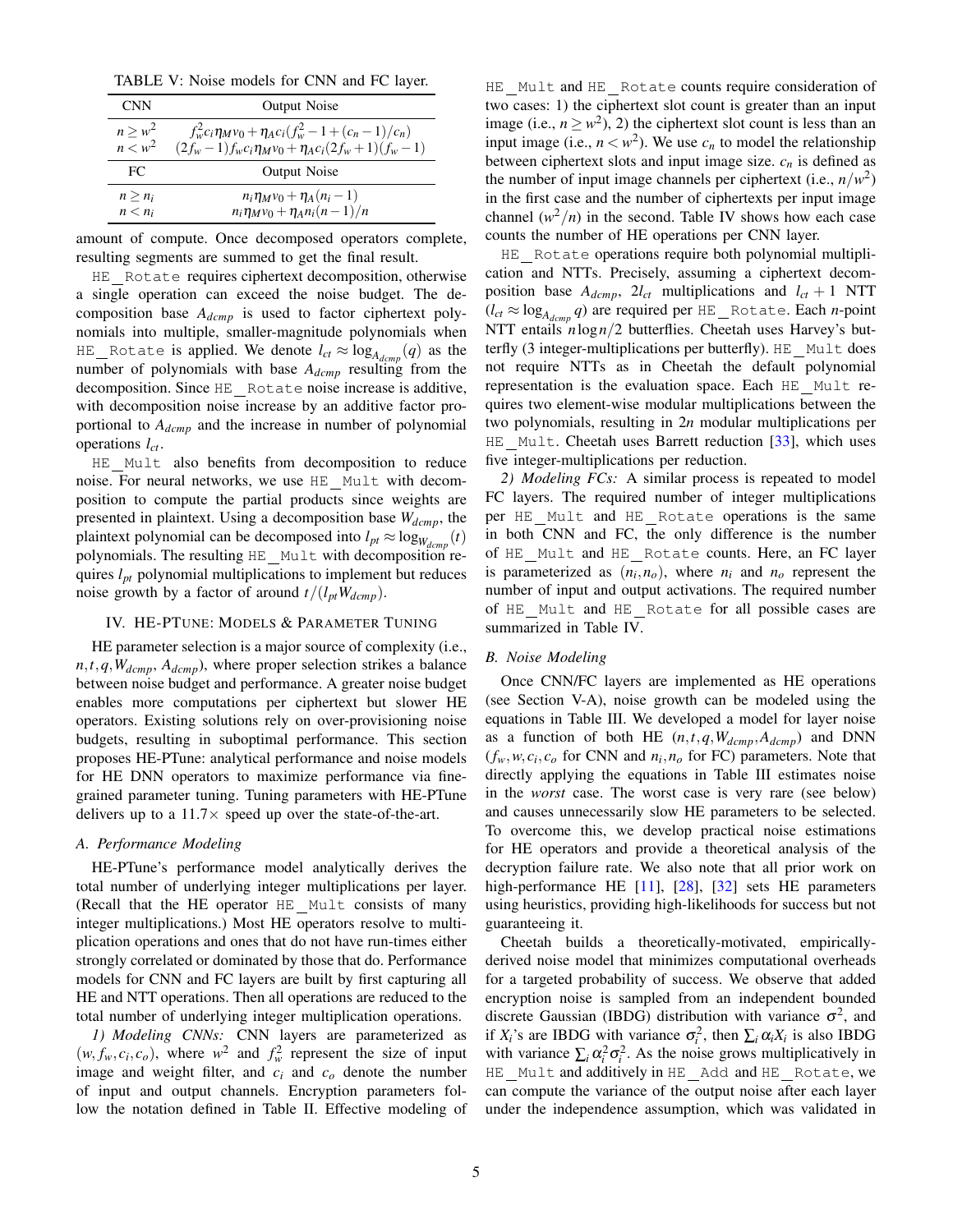<span id="page-5-1"></span>

Fig. 3: Comparison of HE-PTune and Gazelle using AlexNet. Blue dots are HE configurations modeled by HE-PTune. The red star is Gazelle's configuration and the green star is the optimal found by HE-PTune. Layer5 and Layer0 show the best and worst configuration for Gazelle with respect to utilized noise budget. HE-PTune's speedup for all layers on the right.

[\[19\]](#page-11-27). Then, since the output noise (*Y*) is IBDG with standard deviation  $(\sigma_Y)$ , the probability of decryption failing is bound by  $Pr(|Y| \ge q/(2t)) \le 2exp(-q^2/(4t^2\sigma_Y^2))$ . We use these equations to derive an output noise threshold for a probability of correct decryption. Therefore, instead of using worst-case bounds and guaranteeing correct decryption, our noise model uses the scaled expressions given in Table [III.](#page-3-0) Cheetah uses a scaling factor *c* such that the decryption failure rate is provably less than  $10^{-10}$ , which is negligible as it is much lower than the DNN's misclassification rate.

The noise models are given in Table [V.](#page-4-2) Here,  $v_0$  is the initial noise for the input ciphertext,  $\eta_M$  is the noise due to  $HE$ <sub>*Mult, and*  $\eta_A$  *is the growth factor from HE*<sub>*<i>Rotate.*</sub></sub> By dividing  $\frac{q}{2t}$  by the output noise (and taking the log), the remaining noise budget in bits is given. When the budget is negative, decryption fails; when positive, it fails with probability  $\leq$ 10<sup>-10</sup>.

## *C. HE Parameter Space Exploration*

Using a single set of HE parameters for all DNN layers results in poor performance, as HE parameters are provisioned for the worse case layer noise. Using HE-PTune's models for noise and performance, parameters can be readily tuned on a per-layer basis. HE-PTune takes layer hyperparameters as input and outputs optimal HE parameters found via a design space exploration. Because the model is analytical, a vast parameter space can be explored in a matter of minutes.

An example of HE parameter space exploration are given in Figure [3](#page-5-1) for AlexNet on ImageNet. Each blue dot is unique set of HE parameters modeled with HE-PTune to estimate computation and remaining noise budget. Red stars indicate parameters used by Gazelle and green stars show the optimal point found using HE-PTune. Gazelle uses the same sets of HE parameters for all layers. Of all layers in the model, Layer 5 has the smallest remaining noise budget, and it follows that the speedup between Gazelle and Cheetah is the lowest for this layer (see bars in Figure [3\)](#page-5-1). Using HE-PTune, empirical results show using a single set of parameters is inefficient and unnecessary. The highest Cheetah speedup is in Layer 0, where Gazelle has an excess noise budget of 4.6 bits whereas HE-PTune finds a configuration leaving only 1 bit of noise budget. Improvements come from tailoring parameters to the requirements of each layer.

HE-PTune also eases the finding functional HE parameter settings in the first place. Recall that any point where the noise budget is exceeded fails to decrypt. Of all the points evaluated in the design space search, over 99% have a negative remaining noise budget and will not work. Finding HE parameters is difficult, and further motivating HE-PTune.

We validate the parameter sets from HE-PTune using different CNN and FC layers used in popular DNNs, including: LeNet-300-100 and LeNet5 for MNIST [\[35\]](#page-11-28), and AlexNet [\[34\]](#page-11-29), VGG16 [\[57\]](#page-12-16), and ResNet50 [\[30\]](#page-11-30) for ImageNet [\[51\]](#page-12-17). Each layer is tested using a variety of HE parameters, with no consideration of noise budget to explore the parameter space. Execution times are collected by implementing each CNN/FC layer in the SEAL HE library [\[55\]](#page-12-8) and measuring its performance on a Xeon server. The remaining noise budget is collected after each run using SEAL's internal measuring capability and API. Overall, we find that due to the underlying randomness of the noise, the noise model shows slightly larger error than the performance model. However, this is acceptable as the worst-case errors are within 1 bit in the low-remaining noise budget region of the space.

#### V. PARTIAL-ALIGNED SCHEDULING

This section introduces a new dot product schedule - Sched-PA - to improve HE performance on FC and CNN layers. Recall that each HE primitive has different run-time and additive noise trade-offs (Section [III\)](#page-2-2) and the overheads of different primitive schedules are not associative so order of operations matters. Operation orderings with less noise are beneficial as it enables higher-performance via more computationally efficient HE parameters. As a result, Cheetah's Sched-PA dot product optimization provides a performance benefit of up to  $10.2\times$ compared to prior work.

## <span id="page-5-0"></span>*A. Sched-PA: Partial-Aligned Dot Products*

The key challenge for implementing HE dot products is optimizing how data is packed into polynomial slots and the relative order of operations. Computing a dot product in HE requires all three primitives: HE Mult, HE Add, and HE Rotate. Partial products are computed using an HE Mult operation between a ciphertext (encrypted activation) and a plaintext (model weights). Each partial is accumulated with a series of HE Add operations to reduce the final output. The challenge is that HE operations only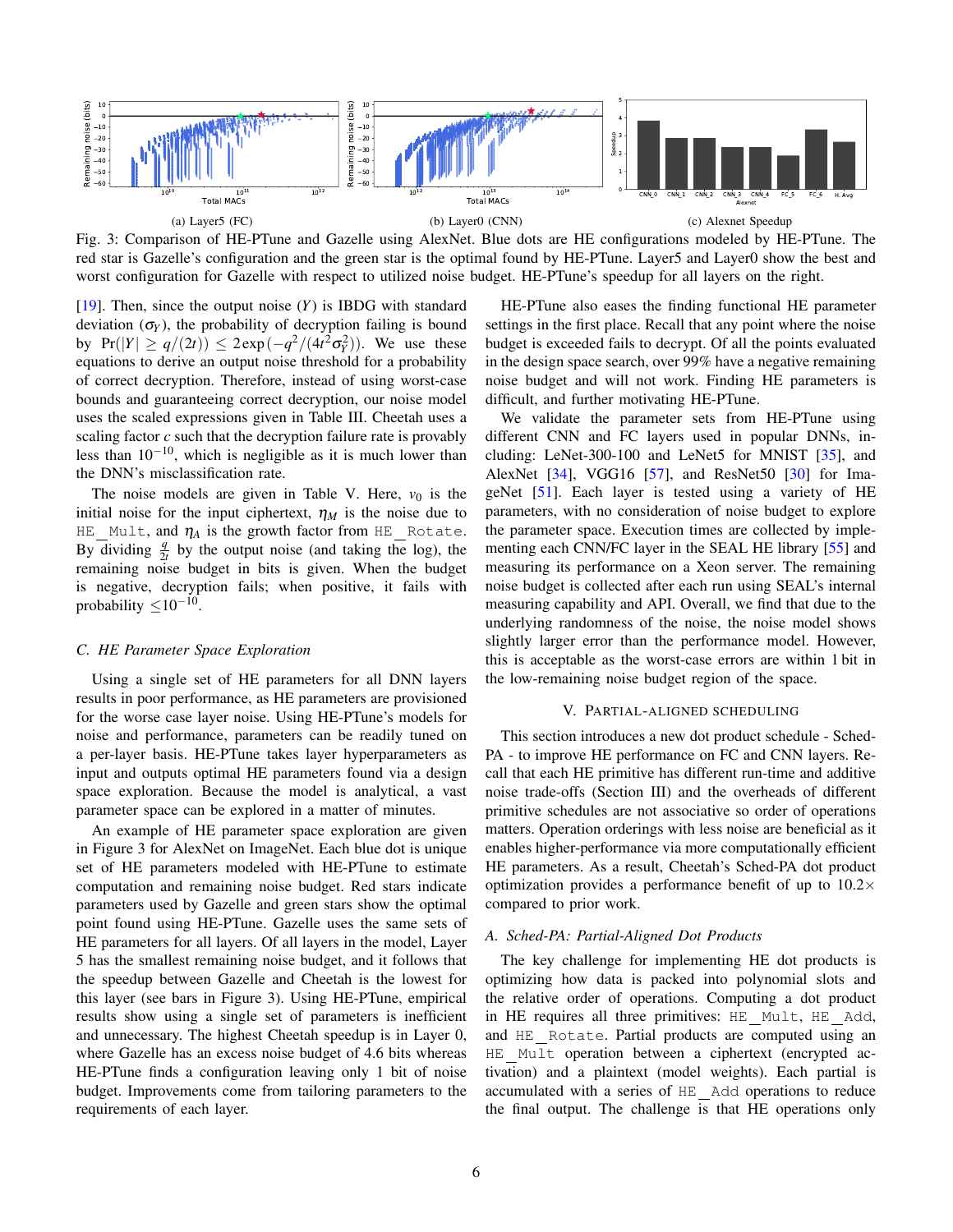<span id="page-6-0"></span>

Fig. 4: How Cheetah implements CNNs using Sched-PA. Sources of inter-kernel parallelism (IKP) are labeled.

<span id="page-6-1"></span>

Fig. 5: Sched-IA (input-aligned) versus Sched-PA (partialaligned) dot product schedules. Cheetah uses Sched-PA to improve performance of CNN and FC layers.

support computation between *aligned* polynomial slots. This means that when polynomial A and B are multiplied (resulting in C), C[i] = A[i]  $\times$  B[i],  $\forall i \in [0, n)$ . To properly reduce each of the partials of a dot product, the slots in C must be aligned to use the correct values.

Prior work aligns the inputs before performing multiplication, referred to here as an *input-aligned* schedule (Sched-IA) [\[29\]](#page-11-31), [\[32\]](#page-11-6). In Sched-IA, the input ciphertext is first aligned, or rotated, to the correct output slot, and plaintext weights are packed appropriately. The post-rotation ciphertext and plaintext are then multiplied, resulting in a dot product partial (ciphertext). Resulting partial ciphertexts can be readily accumulated to compute the final value.

Cheetah proposes a new dot product implementation called *Sched-PA* (see Figure [4,](#page-6-0) [5\)](#page-6-1). Our key insight is that HE Mult increases noise by a multiplicative factor  $\eta_M$  $(\leq nl_{pt}W_{dcmp}/2)$  whereas HE Rotate is additive  $\eta_A$ . In Sched-PA, the initial input ciphertext is always kept in its original order. Weights are again packed into a plaintext polynomial and aligned with ciphertext slots to compute the correct partial product via HE Mult. Finally, resulting partial product ciphertexts are aligned such that the partial slot matches the correct output slot. Figure [5](#page-6-1) also shows Sched-PA compared to the other approach.

The benefit stems from noise accumulation in chained HE operations. Recall that  $v_0$  and  $\eta_A$  represent the initial input ciphertext noise and additive noise from HE Rotate, respectively. Thus, a dot product using the partial aligned schedule experiences a noise growth of  $\eta_M v_0 + \eta_A$ . In contrast, the Sched-IA dot product first rotates *then* multiplies, resulting in noise growth of  $\eta_M(v_0 + \eta_A)$ , significantly larger than Sched-PA. Saving noise enables HE-PTune to identify higher performance HE parameter settings, ultimately resulting in performance benefit.

<span id="page-6-2"></span>

Fig. 6: Per-benchmark speedup achieved by Cheetah using HE-PTune and Sched-PA. Speedup is relative to Gazelle [\[32\]](#page-11-6).

#### *B. Implementing Low-Noise Convolution*

Figure [4](#page-6-0) shows an example of how CNNs are implemented in HE using Sched-PA. FC layers follow precisely the same steps as CNNs, as the core primitives are also dot products. First, the input activation ciphertext (Acts) is encoded by placing adjacent pixels from the client's image sequentially in polynomial slots. This ordering eases partial ciphertext alignment. Next, CNN filter weights (Filter) are encoded into plaintext polynomials. Each activation-weight polynomial is multiplied with HE\_Multto compute the partials. The resulting partial polynomials are then rotated to align partial slots to the proper output-neuron slot. Finally, with all partials computed and aligned, the ciphertexts are reduced with HE Add. Note how polynomial slots allow multiple output neurons to be computed in single ciphertext. This algorithmic parallelism provides substantial performance and memory savings for HE as without it, each thousand degree polynomial would only compute a *single* output neuron.

The zeros found in weight plaintext slots (e.g., PT0) ensure the correct computation. For example, the red slot in Figure [4](#page-6-0) shows how accumulation works. After  $f_0$  is multiplied to  $D_6$ in the first HE Mult, the result is rotated right 6 times to be accumulated in the red slot  $(C_{12})$ . When this rotation is performed,  $D_{19}$  aligns to slot 0, however  $f_0D_{19}$  should not be accumulated in the output of slot 0 (i.e., C<sub>0</sub>). Selectively adding zeros in the plaintext slots avoids this boundary case.

# *C. Evaluation Results*

The effectiveness of Sched-PA is evaluated using five standard CNN models. HE-PTune is employed to maximize benefits and tune HE parameters on a per-layer basis. Multiple experiments are run to show the benefits of HE-PTune and Sched-PA independently and relative to Gazelle.

The results for each model are shown in Figure [6.](#page-6-2) Overall, the Cheetah optimizations substantially outperform Gazelle.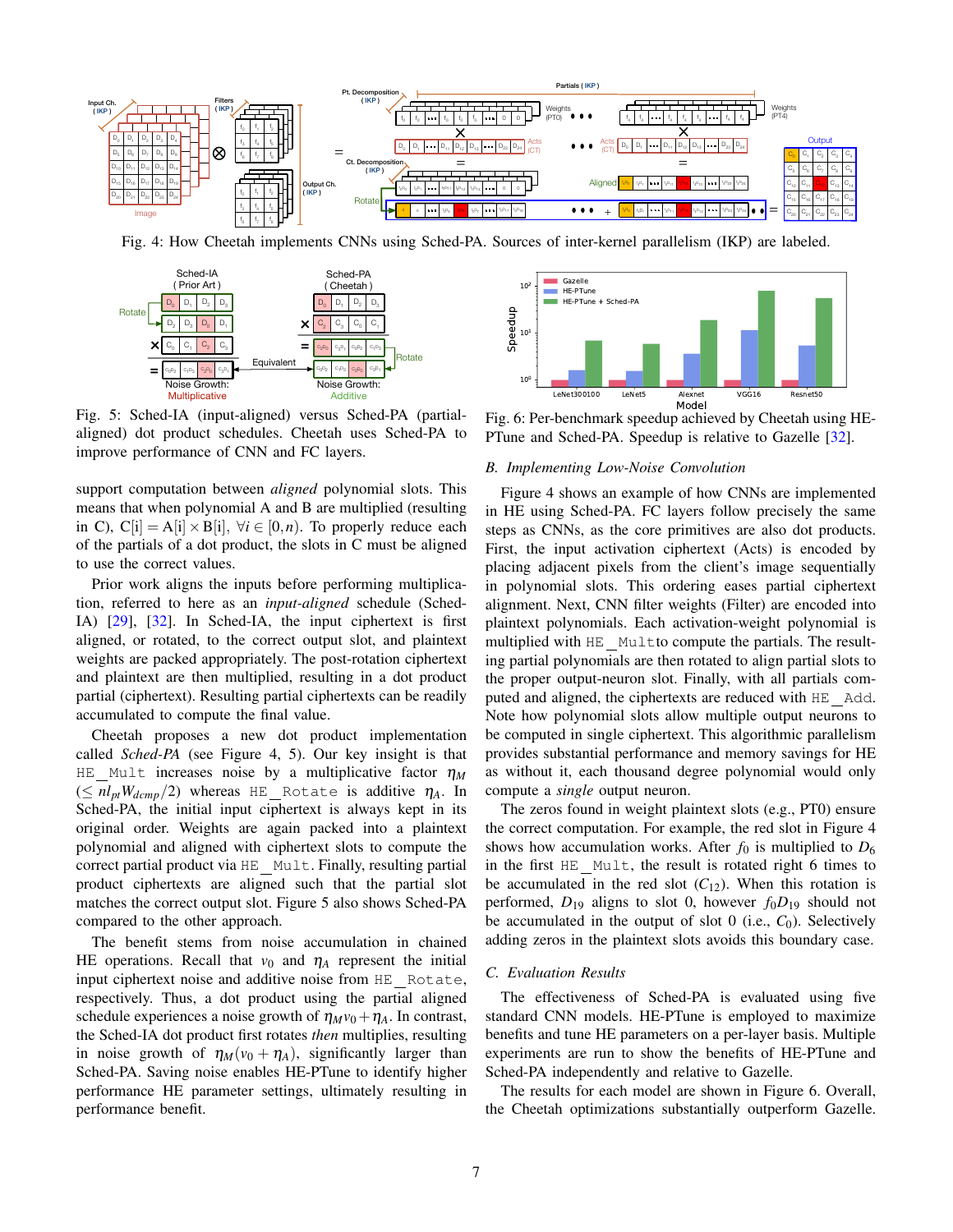<span id="page-7-1"></span>

Fig. 7: Profiling results for ResNet50 and speedup needed by each kernel to match plaintext inference latency.

Using the harmonic mean,  $2.98 \times$  speedup comes from HE-PTune alone  $(5.25 \times$  ignoring MNIST). Sched-PA provides an additional speedup of  $5.20 \times (6.11 \times \text{ignoring MNIST})$  for a total mean performance improvement of  $13.5\times$  and maximum of 79.5 $\times$  over Gazelle (30.3 $\times$  mean without MNIST).

Significant performance overheads are incurred by Gazelle as Sched-IA requires substantial ciphertext and plaintext decomposition. Each time a polynomial is decomposed to reduce noise, the number of polynomials that must be computed grows proportionately. In ResNet50, Cheetah's optimizations result in a ciphertext decomposition base of 8 to 16 more bits. A higher ciphertext decomposition bases result in fewer decomposed polynomials for HE Rotate, and substantial performance improvements. With Sched-PA, Cheetah avoids all plaintext decomposition.

# VI. PROFILING HE INFERENCE

HE-PTune and Sched-PA significantly improve the perfor-mance over the state-of-the-art [\[32\]](#page-11-6), e.g.,  $55.6 \times$  for ResNet50. However, with these optimizations alone HE inference is still 3-4 orders of magnitude slower than plaintext inference, i.e. unencrypted inference on a CPU. To better understand performance bottlenecks we profile a software implementation of HE inference and compute the speedup needed from hardware acceleration.

We implement HE ResNet50 in the SEAL library [\[55\]](#page-12-8). Using Cheetah to tune parameters and maximize performance, one HE inference takes 970 seconds on an Intel Xeon E5-2667 server. The same unencrypted inference (on the same server) takes 100 milliseconds using Keras [\[14\]](#page-11-32). Since SEAL only supports CPUs, we perform profiling on the CPU platform. Below we profile NTT running on a GPU.

Profiling results are summarized in the pie chart of Figure [7.](#page-7-1) Notice that only a few kernels dominate performance (HE Mult, HE Add, HE Rotate, and NTT). HE Rotate in Figure [7](#page-7-1) does not include NTT as this is shown separately. Of the four, NTT is the primary bottleneck taking 55.2% (535 seconds) of the run time. The SEAL profile also contains a long-tail of small functions, labeled "Other" in Figure [7.](#page-7-1) We note that most of the "Other" function time is in construction/destruction.

Using the profiling results, we compute the speedup needed from each HE kernel to achieve plaintext inference latency. Figure [7](#page-7-1) shows the limit study results and how various speedup factors impact overall run time. The x-axis shows the speedup

<span id="page-7-2"></span>

factor applied to each kernel function (note log scale); the final speedup factor for each kernel is the speedup needed (e.g., 16,384 for NTT). The y-axis shows absolute latency. From left to right, the plot shows how the total inference latency decreases as each theoretical speedup factor is applied to each function. Kernel speedup is applied successively where the run time from the most aggressive speedup factor is taken as the base for the next function. The horizontal red line is the 100ms plaintext inference latency target.

Speeding up HE with GPUs: One way to improve kernel performance is with GPUs. To understand the the limitations of HE on GPUs, we benchmark NTT, the primary HE bottleneck, using the cuHE library [\[16\]](#page-11-33) on an NVIDIA 1080-Ti GPU. GPU speedup is reported for different NTT batch sizes (1 to 1024) and vector lengths  $n = 16K$ , 32K, and 64K (Figure [8\)](#page-7-2). At larger batch sizes (512/1024), the speedup saturates at  $120 \times$ . The nvprof profiler shows that for a batch size of 512, the GPU is utilized with 70% warp occupancy and 85% warp execution efficiency.

Other first order limitations to performance likely derive from (a) non-native, long integer data types requiring emulation, (b) modular arithmetic, which adds branch instructions and over 10 compute instructions per multiplication. Despite the speedups, GPUs fall well short of the improvements required to reach native CPU speed.

#### <span id="page-7-0"></span>VII. HE INFERENCE ACCELERATOR ARCHITECTURE

This section proposes a general accelerator architecture for HE inference to bridge the remaining performance gap.

#### *A. Accelerator Architecture*

The proposed accelerator architecture is shown in Figure [9.](#page-8-0) At a high level, it is composed of ciphertext (CT) *processing engines* (PEs) that receive data from a PCIe-like streaming interface and buffer intermediary results in SRAMs (Figure [9a](#page-8-0)). Hierarchically, PEs are composed of *partial processing lanes* or *Lanes*, and a *partial reduction network*, which implement the HE dot product (Figure [9b](#page-8-0)). Lanes are further decomposed into individual HE operators (Figure [9c](#page-8-0)).

*1) PEs: Output Neuron Engines:* Our architecture is designed to maximize performance and parallelism by being output-stationary. Each PE processes a single ciphertext of output neurons and all compute-memory resources necessary for the output remain local to the PE; the number of PEs is parameterized. When there are more output neurons per layer (Parallel Output CTs) than physical PEs, we time multiplex the computation across multiple PE executions. The PEs are connected to input and output buffers used to route data to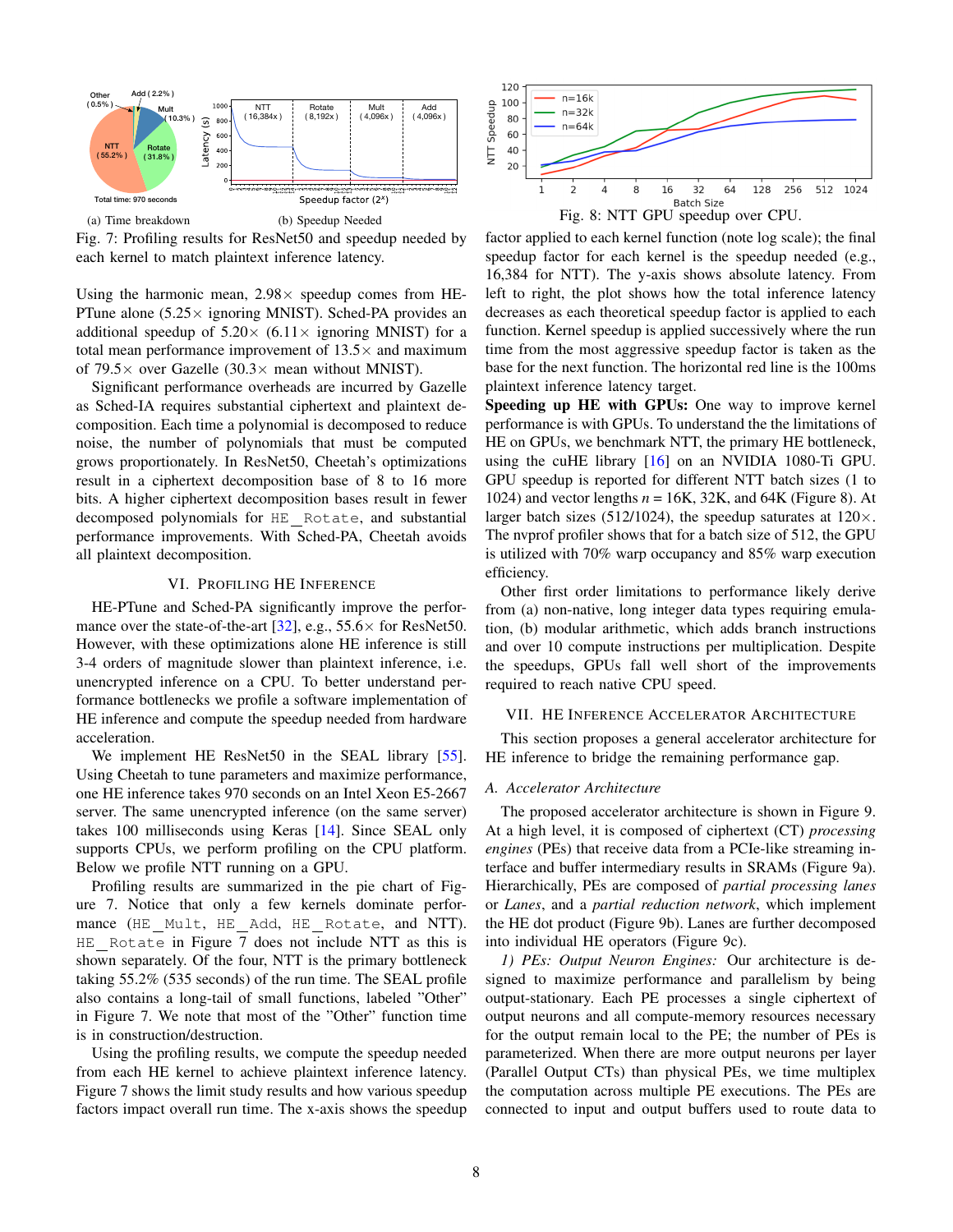<span id="page-8-0"></span>

Fig. 9: Cheetah accelerator architecture. (a) The accelerator is composed of parallel PEs operating in output stationary fashion. Off-chip data is communicated via a PCIe-like streaming interface, and data is buffered on-chip using global PE SRAM. (b) Each PE contains Partial Processing Lanes which compute the HE dot product. (c) Lanes comprise individual HE operators.

<span id="page-8-1"></span>

Fig. 10: DSE for NTT; Pareto frontier in red.

and from the host. These buffers constitute small SRAMs as they only handle communication, all state and intermediates are local to PEs.

The internals of the PE contain partial processing lanes and reduction networks. Each PE contains an *Input CT buffer* to store a copy of all activation CTs locally, a relatively small SRAM for weights, a set of partial processing lanes, a partial reduction network, and output CT SRAM. Each Lane is capable of processing a unique dot product partial; the number of lanes is parameterizable. Lanes within a PE operate in lockstep to enable aggressive reuse of twiddle factor SRAMs required for NTTs. The partial reduction network is configured based on the number of partials computed in parallel (i.e., number of Lanes). Input CT SRAMs are provisioned with enough capacity to hold all the inputs with sufficient bandwidth to feed all Lanes.

*2) Lanes: Partial Engines:* Lanes are the backbone of the accelerator and implement the HE operators. In Figure [9c](#page-8-0), HE kernel blocks are denoted in red. Intermediary SRAMs, shown in blue, are used to store results between HE kernels. We use SRAMs instead of off-chip DRAM for intermediary results because of the high internal bandwidth required within NTT modules to support aggressive parallelism. In the worst case, each NTT kernel requires 13 GB/s of combined internal bandwidth; each lane contains multiple NTTs and each PE contains many lanes. Aside from the NTT kernels that require a strided access pattern, all operations within a Lane can be made streaming (i.e, no SRAMs needed after kernels). This allows the architecture to save SRAM resources. The NTT activation decomposition factor *Adcmp* introduces a parametrizable degree of inter-NTT parallelism, which otherwise does not impact overall latency. For high-performance, enough lanes are allocated to execute all partials in parallel.

The lane architecture shows the datapath and dependencies to compute a single partial dot product. Both input polynomials (CT[0] and CT[1]) are first multiplied by plaintext weights using the HE Mult operator, outputting partial polynomials. The datapaths diverge as BFV splits the compute asymmetrically between partial[0] and partial[1]. HE Rotate is applied to perform polynomial slot alignment. For partial[1], inverse NTT (INTT), decomposition, NTT, and composition units are applied. The datapath for partial[1] splits after the INTT computation in order to implement ciphertext decomposition. Recall that decomposition reduces noise growth; however, the trade-off manifests here as additional compute requirements. Fortunately, the additional computation can be parallelized (NTTs and SIMDmults). The decomposed polynomials are then converted back to the evaluation domain and combined with swapped partial[0] to produce the aligned partial that is fed to the partial reduction network in the PE, which consists of SIMDadd units.

#### VIII. EXPERIMENTAL RESULTS

This section presents design space exploration results of the parameterized accelerator architecture. We show that by combining Cheetah's algorithmic and architectural optimizations provides near plaintext performance.

#### *A. Methodology*

Design space exploration consists of sweeping various accelerator microarchitectural parameters. Each kernel (HE Mult, HE Add, and HE Rotate–which is split into Swap, INTT, Decompose, NTT, SIMDMult, and Compose) is built using Catapult HLS 10.3d [\[1\]](#page-11-34) and synthesized with a commercially-available 40nm standard cell library targeting 400 MHz. For each kernel, we evaluate hundreds of design points to explore different design tradeoffs and identify optimal implementations. Each kernel accelerator's microarchitecture is parameterized by memory bandwidth (or IO in the case of streaming kernels), datapath parallelism (i.e., hardware loop unrolling), pipelining (i.e., initiation-interval), and clock frequency. We estimate power, performance, and area using Catapult's output RTL and power analysis flows. We use a commercial SRAM compiler to compile each SRAM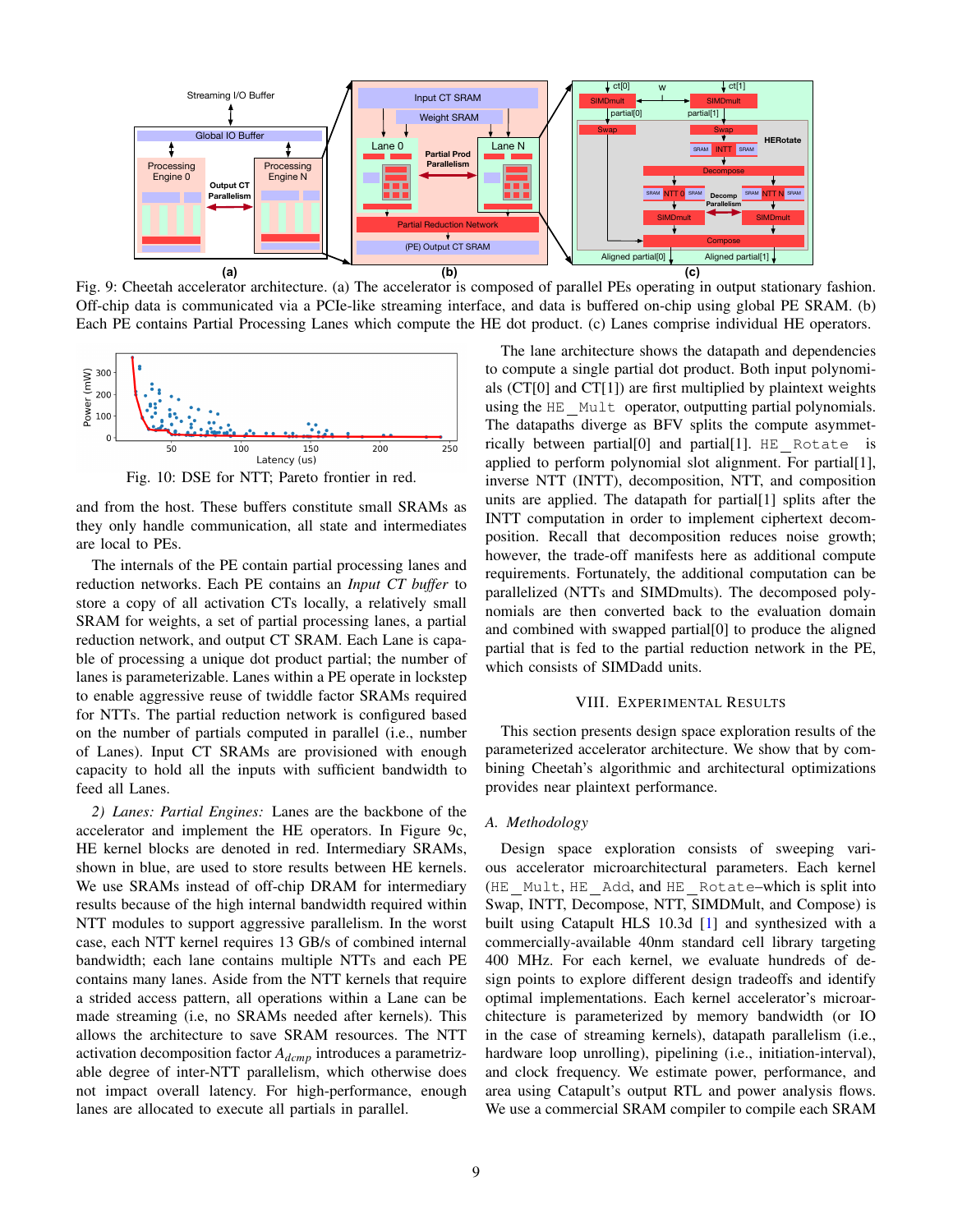<span id="page-9-0"></span>

Fig. 11: (a) Power-latency Pareto for ResNet50 DSE. (b) Run time breakdown for each Pareto design point. (c) Energy and area breakdown for each Pareto design point.

dimension used across different design points due to different memory tiling factors.

Based on these kernel design sweeps, we select Pareto optimal points and use them to further identify optimal HE accelerator designs with a simulator. The simulator models the computations and hardware described in Section [VII.](#page-7-0) It takes as input HE parameter settings from HE-PTune and user defined accelerator microarchitectural parameters (HE kernel implementation, number of PEs, and number of lanes). We swept PEs per accelerator are swept from 2-1024 and lanes per PE from 4-8192. Area is estimated based on architectural parameters while power and performance are derived through simulation. To estimate performance and power for an input DNN, each layer is represented as the number of input/output ciphertexts and partials per output ciphertext. The simulator then maps and multiplexes the number of output neuron ciphertext to available PEs and partials to lanes to derive hardware activity factors. Combining multiplexing and activity factors with HLS latency and power results estimates accelerator performance.

The overall performance of a full inference is modeled on a per-layer granularity; this is because after each layer's linear computations, activations are sent to the client for ReLU and Pooling. Each layer of a DNN is expressed as a series of output neuron computations; from this, we compute the total number of partials per output neuron ciphertext.

To capture the benefits of technology scaling, we report power and area estimates for 5nm using foundry-reported scaling factors. Specifically, we use  $0.2 \times$  power and  $0.22 \times$ area to scale from 40nm to 16nm, based on [\[42\]](#page-12-18), [\[43\]](#page-12-19), [\[61\]](#page-12-20), [\[63\]](#page-12-21). From 16nm to 5nm, the power and area scaling factors are  $0.32 \times$  and  $0.17 \times$ , using [\[56\]](#page-12-22) and recent data from [\[65\]](#page-12-23). Together, the power and area scaling factors (40nm to 5nm) are  $0.056 \times$  and  $0.038 \times$ , respectively.

#### *B. Evaluation Results*

*1) Intra-Kernel Parallelism:* We measure the Pareto optimal design speed ups for HE kernels achieved by the energyoptimal point from the power-latency Pareto frontier. An example design space Pareto frontier for NTT is shown in Figure [10.](#page-8-1) Recall that these frontiers are used as the cost model for the larger architecture, whose sweeps consider the performance-latency tradeoffs of each kernel. We normalize our speedups to the SEAL library implementation on a 3GHz Intel SkyLake Xeon processor.

We see modest speedups of individual kernels up to  $40\times$ speedup (average  $\approx$ 10 $\times$  speedup) with hardware acceleration. The HE Add and HE Mult kernels provide substantial parallelism as the underlying computation consists of elementwise modular additions and multiplications which are easily parallelized. In the case of HE Rotate , (Swap, Decompose, Compose) and NTT, parts of the underlying computations occur sequentially while others can be parallelized such as the element-wise multiplications and butterfly computations. The key result is that *intra-kernel parallelism can reduce HE overhead by roughly one order of magnitude*.

*2) Inter-Kernel Parallelism:* Fortunately, DNNs contain abundant parallelism. With the exception of kernel dependencies within a Lane and the reduction of partial products in PEs, partials and output neurons can be executed in parallel by allocating more hardware resources.

For example, consider CNN Layer6 in ResNet50 ( $f_w = 3$ ,  $w = 64$ ,  $c_i = c_o = 64$ ). If each ciphertext contains a single input channel  $(n = 4096)$ , then all partial products can be computed with 36,864 HE Mult and HE Rotate parallel kernel invocations. The partial products for these layers cannot be parallelized since HE Mult must be performed before HE Rotate under Sched-PA. In HE Rotate , domain conversion from evaluation to coefficient using INTT must be done before decomposition, but the NTT to convert back the domain of decomposed polynomials can be parallelized. As a result, we find that *the degree of parallelism that can be exploited at the Lane and PE level is on the order of thousands for ResNet50*. The key result is that application *interkernel parallelism exposes two to three order of magnitude improvement*.

*3) Lane and PE DSE:* When combined, *inter-kernel and intra-kernel parallelism can bridge the remaining 3-4 order of magnitude speedup required to approach plaintext inference speeds on top of HE-PTune and Sched-PA*. We conduct a design space exploration to evaluate whether these designs are practical with respect to power and area. Figure [11](#page-9-0) shows the results from the design space exploration of ResNet50. The power-latency Pareto points identified in the left-most subplots are the ideal architectures when designing an accelerator tuned only for the model. The Pareto frontiers provide insight into the hardware cost-per-ms tradeoff of inference latency. For ResNet50, we find the Pareto optimal design point requires around  $30W$  and  $545mm^2$  for ResNet50, which are within feasible (albeit high) resource usage of datacenter coproces-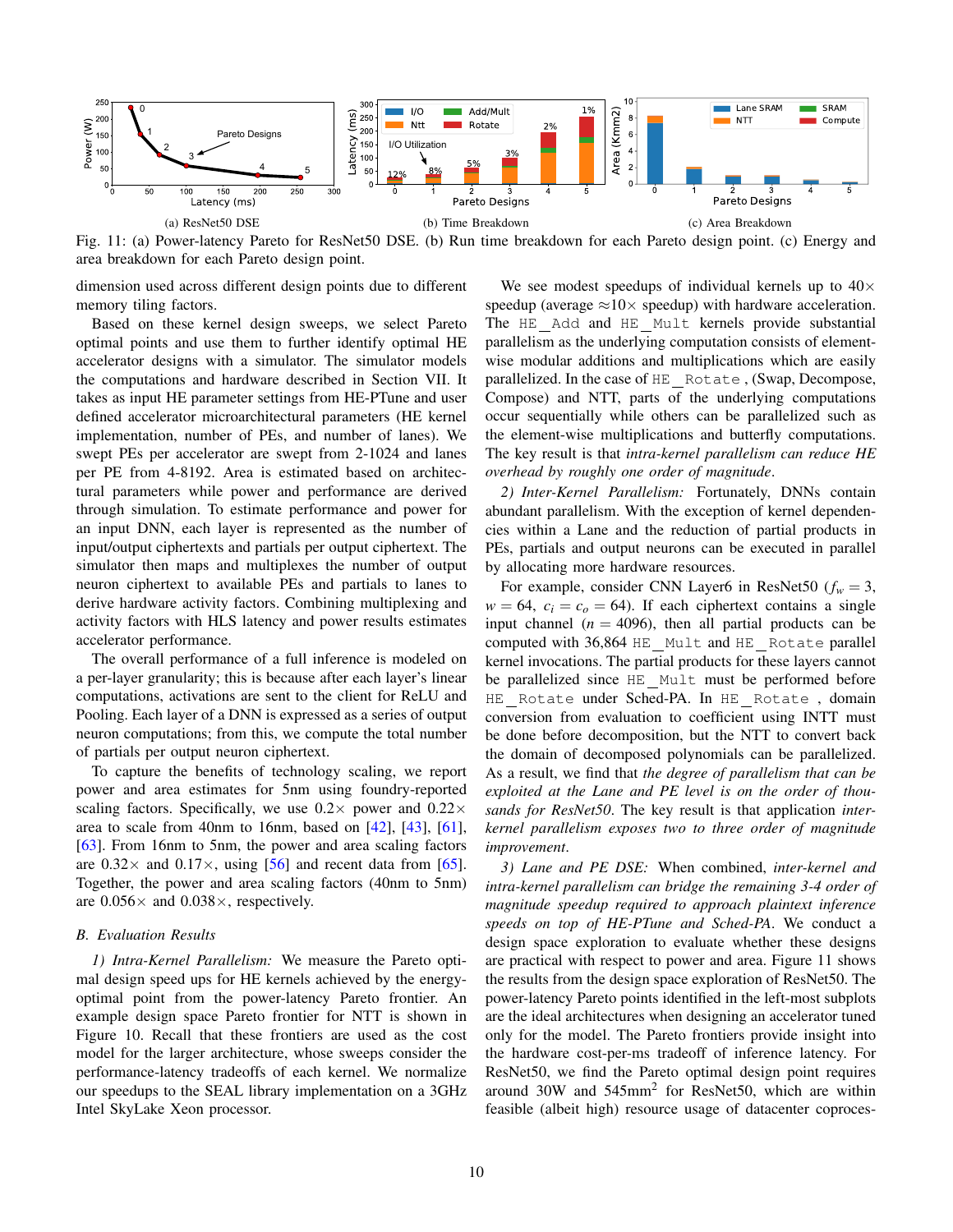<span id="page-10-0"></span>TABLE VI: Performance of running VGG16 and AlexNet on PT-ResNet50 accelerator. Prt is partials per output CT.

| Model                | Lat(ms) | Increase | PEs-Lanes | Out $CT$ $\mu$ | $(K)$ Prt $\mu$ |
|----------------------|---------|----------|-----------|----------------|-----------------|
| ResNet <sub>50</sub> | 100     | $0\%$    | $8 - 512$ | 147            | 50.5            |
| VGG16                | 215     | 59%      | 16-256    | 422            | 595             |
| AlexNet              | 77      | 28%      | 16-128    | 475            | 337             |

sors. The low power density is due to aggressive SRAM tiling to meet aggressively high internal bandwidth targets for NTT units. Upon further analysis, we find that the  $128\times60$  bit SRAM sizes have a bit density that is  $\approx 2.5 \times$  worse than larger  $1024\times60$  SRAMs, which results in low power density. We also note that the 400 MHz clock target is low for a 5nm technology, furthering reducing power density.

To understand the limitations to efficiency and performance of each Pareto design point, Figure [11](#page-9-0) shows the Pareto optimal design result for ResNet50 (AlexNet, VGG16, and MNIST exhibit similar trends). Figure [11a](#page-9-0) shows six design points on the Pareto frontier. Figure [11b](#page-9-0) and Figure [11c](#page-9-0) show the breakdown of run time and area respectively for these six design points. For extreme low-latency designs (Pareto points 0 and 1), results show that most of the design area goes into small SRAMs which are required to support the enormous internal bandwidth required by NTT units (discussed next). As a result, this leads to impractically large area overheads.

Overall, the results in Figure [11b](#page-9-0) confirm NTT and reduction (HE Rotate) dominate HE accelerator computation cost. Recall NTT is data intensive and have many small internal SRAMs, which at extreme design points result in high power and area usage. This is compounded by the sheer number of NTT units that operate in parallel, making NTT computations the largest overall area component. We note that even in the most parallel design point considered, the accelerator is compute bound (IO utilization is only 12%) and NTT remains the primary bottleneck. Moreover, we find that the input and output SRAMs in the architecture do not incur as high of a power and area cost. This means that the input duplication into each PE to support output-stationary computation is relatively inexpensive.

*4) Accelerator Generality:* Designing a fixed-size accelerator for each DNN model is impractical. Instead, the accelerator can be programmed to support different-sized networks by multiplexing compute logic (PEs and Lanes) to handle different DNN tensor shapes. To quantify the loss associated with underutilized units and imperfect dimension matching, we measure performance loss for different ImageNet models (AlexNet and VGG16) running on the HE accelerator optimized for ResNet50 from Figure [11](#page-9-0) (i.e., Point 3).

The performance results are summarized in Table [VI.](#page-10-0) We find both AlexNet and VGG16 experience considerable slowdown relative to their ideal architectures for real-time inference as seen in the *Increase* column of the table. This is due to the choice of PE and Lane allocations and the differences in layer dimensions. As the table shows, AlexNet and VGG16 layers have a higher average number of output CTs per layer than ResNet50, and the cost of multiplexing PEs outweighs the cost of poor Lane utilization given the granularity of work (a partial versus an entire output CT). The average number of partials per ciphertext is also much higher. However, ResNet50 is very structured given its use of bottleneck layers many of which have partials per output ciphertext that are divisible by or less than 512, yielding high utilization. Conversely, VGG16's partials per output CT tend to fall just above or below factors of 512, (e.g., 34, 687, 1086) resulting in lower utilization.

## IX. RELATED WORK

A growing interest in privacy and machine learning has resulted in a body of related work on developing cryptographic solutions. Techniques can be categorized into two groups: HE only  $[11]$ ,  $[28]$ ,  $[31]$ ,  $[53]$ , or multiparty computation (MPC)based  $[32]$ ,  $[36]$ ,  $[48]$ ,  $[49]$ . While each has significantly advanced the field all suffer from either accuracy loss due approximation or high communication/computation overheads.

*HE only* techniques must address evaluating non-linear functions (e.g., ReLU, MaxPool) using only available addition and multiply operations. CryptoNets [\[28\]](#page-11-9), CryptoDL [\[31\]](#page-11-10), and LoLa [\[11\]](#page-11-26) propose replacing ReLU with low-order polynomials that can readily be computed with HE primitives. However, even with square activations [\[11\]](#page-11-26), this requires very large HE parameters (e.g.,  $q \approx 1000$  [\[28\]](#page-11-9), 440 bits [\[11\]](#page-11-26), while Cheetah uses 60) for an appropriate noise budget. Moreover, approximate activation functions require re-training [\[11\]](#page-11-26) and can degrade accuracy [\[28\]](#page-11-9). Others propose accelerating HE kernels with accelerators. NTT has been ported to FPGAs [\[46\]](#page-12-24), [\[50\]](#page-12-25) and GPUs [\[2\]](#page-11-35), [\[3\]](#page-11-36), [\[17\]](#page-11-37) to speedup polynomial multiplication. Raizi et al [\[47\]](#page-12-26) propose HEAX to accelerate HE kernels with FPGAs but only reports two orders of magnitude speedup. While related, the results of HEAX are orthogonal to the contributions of this paper; HEAX uses CKKS (Cheetah uses BFV). Mostly, above works focus on ciphertext-ciphertext multiplication (Cheetah uses ciphertext-plaintext), and targets kernel acceleration (Cheetah focus on the application of DNN inference and general chip architecture).

*MPC-based* schemes provide an alternative to approximation by combining HE with other security solutions, typically garbled circuit (GC) [\[32\]](#page-11-6), [\[36\]](#page-11-7), [\[40\]](#page-11-13), [\[44\]](#page-12-9), [\[48\]](#page-12-3), [\[49\]](#page-12-4). Among them, Gazelle is considered the state-of-the-art [\[32\]](#page-11-6). Gazelle uses HE for linear layers in the cloud and GC [\[64\]](#page-12-27) for ReLU and MaxPool on the client. This can significantly improve the latency for small models but results in a severe computational bottleneck in deep models (e.g., ResNet50). Cheetah takes Gazelle as a baseline and focuses on reducing the significant computational overheads of HE.

Other work assumes different threat models with noncryptographic solutions. E.g., [\[10\]](#page-11-0), [\[59\]](#page-12-2) use TEEs to isolate private data from untrusted software. Others have looked at limiting information leakage by adding noise (similar to DP) [\[39\]](#page-11-38); this provides increased average-case privacy with negligible loss in accuracy.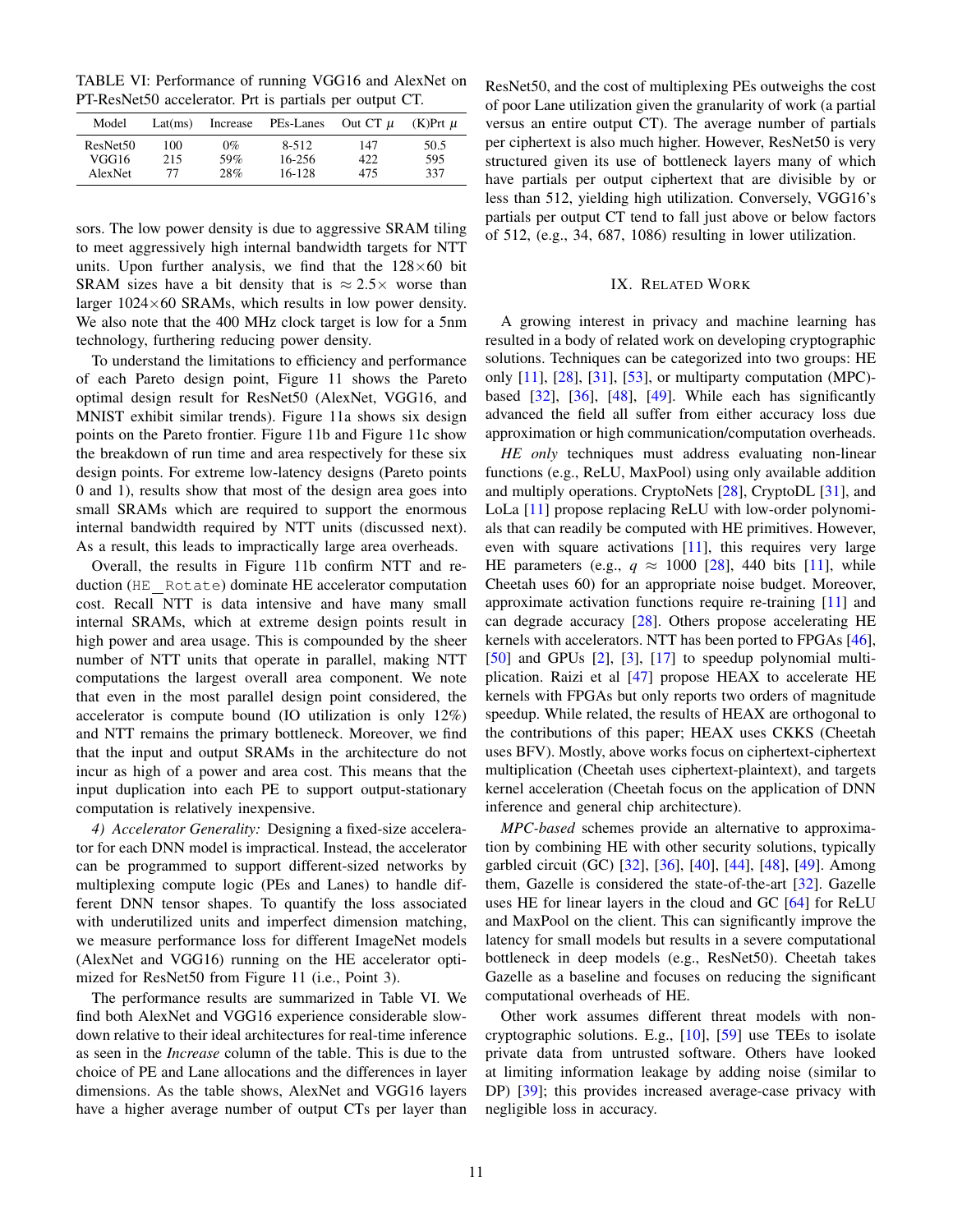## X. CONCLUSION

This paper makes progress on the fundamental roadblocks to adoption of HE machine learning inference by proposing Cheetah. First, HE-PTune automatically identifies the HE parameter with minimal computational overhead. By fine-grained tuning of HE parameters per each layer, HE-PTune's parameters yield up to  $11.7\times$  performance benefit over the stateof-the-art. Next, Cheetah proposes Sched-PA which yields  $10.2\times$  speedup for dot products in FC and CNN layers in HE. Finally, we propose a custom accelerator architecture to exploit the high application inter- and intra-kernel parallelism. We evaluate the tradeoffs between inference latency and hardware costs and show that combining application level parameter tuning with specialized hardware acceleration can bring HE inference down to practical inference speeds.

#### **REFERENCES**

- <span id="page-11-34"></span>[1] ""catapult high-level synthesis"," [https://www.mentor.com/hls](https://www.mentor.com/hls-lp/catapult-high-level-synthesis/)[lp/catapult-high-level-synthesis/,](https://www.mentor.com/hls-lp/catapult-high-level-synthesis/) accessed: 04-16-2020.
- <span id="page-11-35"></span>[2] S. Akleylek, O. Dağdelen, and Z. Y. Tok, "On the efficiency of polynomial multiplication for lattice-based cryptography on GPUs using CUDA," in *International Conference on Cryptography and Information Security in the Balkans*. Springer, 2015, Conference Proceedings, pp. 155–168.
- <span id="page-11-36"></span>[3] A. Al Badawi, B. Veeravalli, C. F. Mun, and K. M. M. Aung, "Highperformance FV somewhat homomorphic encryption on GPUs: An implementation using CUDA," *IACR Transactions on Cryptographic Hardware and Embedded Systems*, pp. 70–95, 2018.
- <span id="page-11-2"></span>[4] Apple Differential Privacy Team, "Learning with privacy at scale," *Apple Machine Learning Journal*, vol. 1, no. 8, pp. 1–25, 2017.
- <span id="page-11-15"></span>[5] M. Bellare, V. T. Hoang, S. Keelveedhi, and P. Rogaway, "Efficient garbling from a fixed-key blockcipher," in *2013 IEEE Symposium on Security and Privacy*. IEEE, 2013, pp. 478–492.
- <span id="page-11-20"></span>[6] J. W. Bos, K. Lauter, J. Loftus, and M. Naehrig, "Improved security for a ring-based fully homomorphic encryption scheme," in *IMA International Conference on Cryptography and Coding*. Springer, 2013, pp. 45–64.
- <span id="page-11-8"></span>[7] J. W. Bos, K. Lauter, and M. Naehrig, "Private predictive analysis on encrypted medical data," *Journal of biomedical informatics*, vol. 50, pp. 234–243, 2014.
- <span id="page-11-18"></span>[8] Z. Brakerski, "Fully homomorphic encryption without modulus switching from classical GapSVP," in *Advances in cryptology–crypto 2012*. Springer, 2012, pp. 868–886.
- <span id="page-11-21"></span>Z. Brakerski, C. Gentry, and V. Vaikuntanathan, "(Leveled) fully homomorphic encryption without bootstrapping," *ACM Transactions on Computation Theory (TOCT)*, vol. 6, no. 3, p. 13, 2014.
- <span id="page-11-0"></span>[10] F. Brasser, T. Frassetto, K. Riedhammer, A.-R. Sadeghi, T. Schneider, and C. Weinert, "VoiceGuard: Secure and private speech processing." in *Interspeech*, 2018, pp. 1303–1307.
- <span id="page-11-26"></span>[11] A. Brutzkus, R. Gilad-Bachrach, and O. Elisha, "Low latency privacy preserving inference," in *International Conference on Machine Learning*, 2019, pp. 812–821.
- <span id="page-11-12"></span>[12] K. Chaudhuri and D. Hsu, "Sample complexity bounds for differentially private learning," in *Proceedings of the 24th Annual Conference on Learning Theory*, 2011, pp. 155–186.
- <span id="page-11-3"></span>[13] W.-S. Choi, M. Tomei, J. R. S. Vicarte, P. K. Hanumolu, and R. Kumar, "Guaranteeing local differential privacy on ultra-low-power systems," in *2018 ACM/IEEE 45th Annual International Symposium on Computer Architecture (ISCA)*, June 2018, pp. 561–574.
- <span id="page-11-32"></span>[14] F. Chollet *et al.*, "Keras," [https://keras.io,](https://keras.io) 2015.
- <span id="page-11-1"></span>[15] V. Costan and S. Devadas, "Intel SGX explained." *IACR Cryptology ePrint Archive*, vol. 2016, no. 086, pp. 1–118, 2016.
- <span id="page-11-33"></span>[16] W. Dai, "cuhe: Cuda homomorphic encryption library." [Online]. Available: <https://github.com/vernamlab/cuHE>
- <span id="page-11-37"></span>[17] W. Dai and B. Sunar, "cuHE: A homomorphic encryption accelerator library," in *International Conference on Cryptography and Information Security in the Balkans*. Springer, 2015, Conference Proceedings, pp. 169–186.
- <span id="page-11-4"></span>[18] B. Ding, J. Kulkarni, and S. Yekhanin, "Collecting telemetry data privately," in *Advances in Neural Information Processing Systems*, 2017, pp. 3571–3580.
- <span id="page-11-27"></span>[19] L. Ducas and D. Micciancio, "FHEW: bootstrapping homomorphic encryption in less than a second," in *Annual International Conference on the Theory and Applications of Cryptographic Techniques*. Springer, 2015, pp. 617–640.
- <span id="page-11-11"></span>[20] C. Dwork, A. Roth *et al.*, "The algorithmic foundations of differential privacy," *Foundations and Trends® in Theoretical Computer Science*, vol. 9, no. 3–4, pp. 211–407, 2014.
- <span id="page-11-5"></span>[21] Ú. Erlingsson, V. Pihur, and A. Korolova, "Rappor: Randomized aggregatable privacy-preserving ordinal response," in *Proceedings of the 2014 ACM SIGSAC conference on computer and communications security*. ACM, 2014, pp. 1054–1067.
- <span id="page-11-17"></span>[22] J. Fan and F. Vercauteren, "Somewhat practical fully homomorphic encryption." *IACR Cryptology ePrint Archive*, vol. 2012, p. 144, 2012.
- <span id="page-11-16"></span>[23] P. Fenner and E. O. Pyzer-Knapp, "Privacy-preserving Gaussian process regression – a modular approach to the application of homomorphic encryption," 2020.
- <span id="page-11-19"></span>[24] C. Gentry, "Fully homomorphic encryption using ideal lattices," in *Proceedings of the Forty-first Annual ACM Symposium on Theory of Computing*, ser. STOC '09. New York, NY, USA: ACM, 2009, pp. 169– 178. [Online]. Available: <http://doi.acm.org/10.1145/1536414.1536440>
- <span id="page-11-22"></span>[25] C. Gentry, "Computing arbitrary functions of encrypted data," *Commun. ACM*, vol. 53, no. 3, pp. 97–105, Mar. 2010. [Online]. Available: <http://doi.acm.org/10.1145/1666420.1666444>
- [26] C. Gentry, S. Halevi, and N. P. Smart, "Fully homomorphic encryption with polylog overhead," in *Annual International Conference on the Theory and Applications of Cryptographic Techniques*. Springer, 2012, pp. 465–482.
- <span id="page-11-23"></span>[27] C. Gentry, A. Sahai, and B. Waters, "Homomorphic encryption from learning with errors: Conceptually-simpler, asymptotically-faster, attribute-based," in *Advances in Cryptology–CRYPTO 2013*. Springer, 2013, pp. 75–92.
- <span id="page-11-9"></span>[28] R. Gilad-Bachrach, N. Dowlin, K. Laine, K. Lauter, M. Naehrig, and J. Wernsing, "CryptoNets: Applying neural networks to encrypted data with high throughput and accuracy," in *International Conference on Machine Learning*, 2016, pp. 201–210.
- <span id="page-11-31"></span>[29] S. Halevi and V. Shoup, "Algorithms in HElib," in *Annual Cryptology Conference*. Springer, 2014, pp. 554–571.
- <span id="page-11-30"></span>[30] K. He, X. Zhang, S. Ren, and J. Sun, "Deep residual learning for image recognition," in *Proceedings of the IEEE conference on computer vision and pattern recognition*, 2016, pp. 770–778.
- <span id="page-11-10"></span>[31] E. Hesamifard, H. Takabi, and M. Ghasemi, "CryptoDL: Deep neural networks over encrypted data," *arXiv preprint arXiv:1711.05189*, 2017.
- <span id="page-11-6"></span>[32] C. Juvekar, V. Vaikuntanathan, and A. Chandrakasan, "Gazelle: A low latency framework for secure neural network inference," *arXiv preprint arXiv:1801.05507*, 2018.
- <span id="page-11-25"></span>[33] J. Katz, A. J. Menezes, P. C. Van Oorschot, and S. A. Vanstone, *Handbook of applied cryptography*. CRC press, 1996.
- <span id="page-11-29"></span>[34] A. Krizhevsky, I. Sutskever, and G. E. Hinton, "Imagenet classification with deep convolutional neural networks," in *Advances in neural information processing systems*, 2012, pp. 1097–1105.
- <span id="page-11-28"></span>[35] Y. LeCun, L. Bottou, Y. Bengio, P. Haffner *et al.*, "Gradient-based learning applied to document recognition," *Proceedings of the IEEE*, vol. 86, no. 11, pp. 2278–2324, 1998.
- <span id="page-11-7"></span>[36] J. Liu, M. Juuti, Y. Lu, and N. Asokan, "Oblivious neural network predictions via MiniONN transformations," in *Proceedings of the 2017 ACM SIGSAC Conference on Computer and Communications Security*. ACM, 2017, pp. 619–631.
- <span id="page-11-24"></span>[37] V. Lyubashevsky, C. Peikert, and O. Regev, "On ideal lattices and learning with errors over rings," in *Annual International Conference on the Theory and Applications of Cryptographic Techniques*. Springer, 2010, pp. 1–23.
- <span id="page-11-14"></span>[38] D. Malkhi, N. Nisan, B. Pinkas, Y. Sella *et al.*, "Fairplay-secure twoparty computation system." in *USENIX Security Symposium*, vol. 4. San Diego, CA, USA, 2004, p. 9.
- <span id="page-11-38"></span>[39] F. Mireshghallah, M. Taram, P. Ramrakhyani, D. Tullsen, and H. Esmaeilzadeh, "Shredder: Learning noise distributions to protect inference privacy," *ASPLOS*, 2019.
- <span id="page-11-13"></span>[40] P. Mohassel and Y. Zhang, "SecureML: A system for scalable privacypreserving machine learning," in *2017 IEEE Symposium on Security and Privacy (SP)*, May 2017, pp. 19–38.